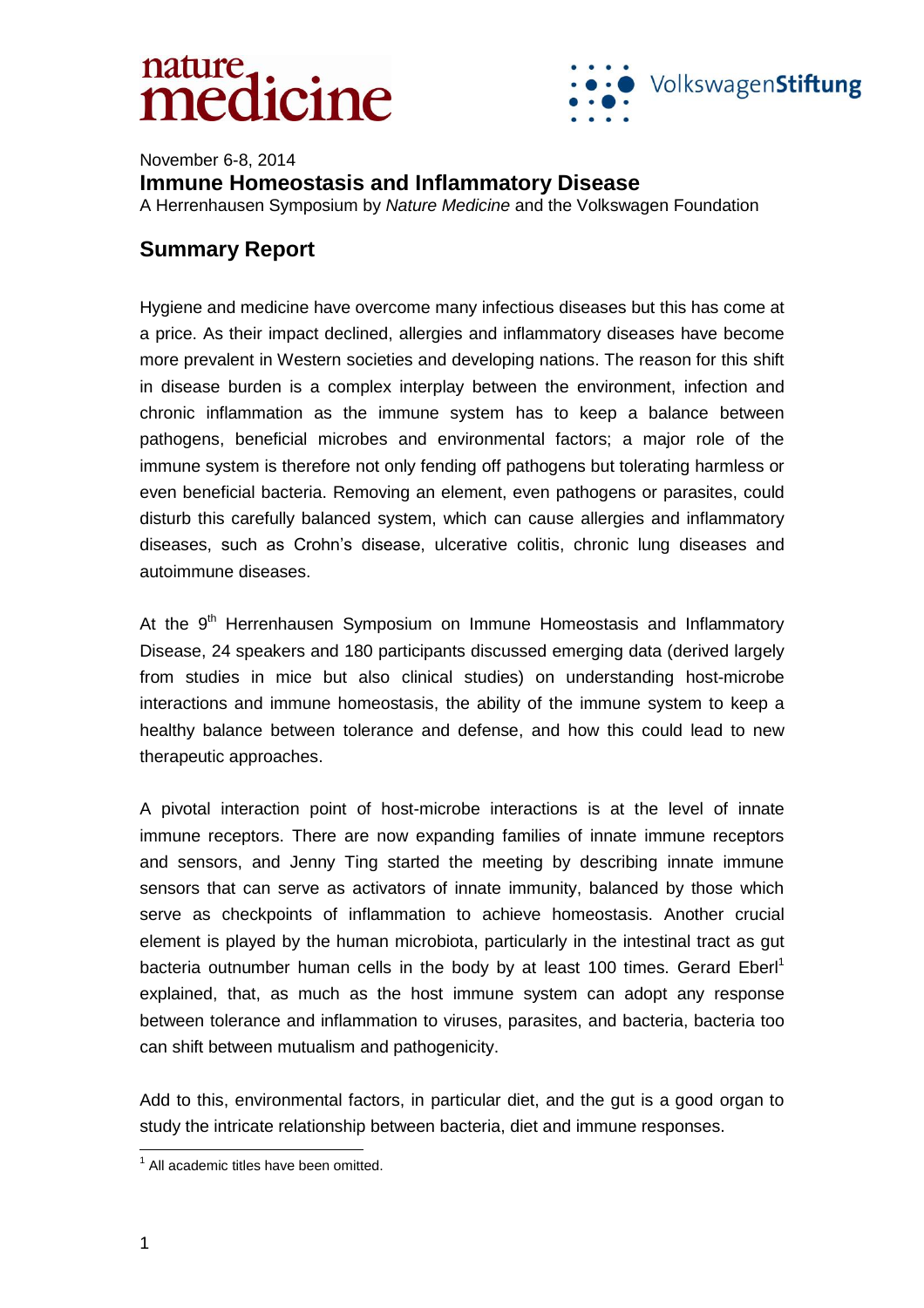

These relationships are regulated by both immune and bacterial molecules – Eberl explained the role of vitamin A in shifting the balance between pro- and antiinflammatory T-cells. Yang-Xin Fu similarly highlighted the role of lymphotoxin in regulating the function of tolerance-promoting T-cells. He also presented evidence that lymphotoxin regulates metabolism: a high-fat diet changes the microbiota, which induces lymphotoxin-dependent host responses, which in turn create a feedback loop to maintain an "obese"-specific host and gut microbiota.

The question is how to use this knowledge to manipulate this ecosystem and enhance health. Wendy Garrett presented her work on the role of short-chain fatty acids – the end products of bacterial fermentation of dietary fibers – which can increase the number and activity of anti-inflammatory immune cells in the gut and can even ameliorate chronic inflammation of the colon.

But, as Garrett pointed out, "there's so much biology that we don't understand". Indeed, there is. Andrew Macpherson showed that the colon does not just contain one bacterial community but found at least two different ones in the lumen and the mucosal layer that covers the epithelial cells. As these are different ecological niches, it does not come as a surprise that these also harbor distinct microbiota.

Gut microbiota directly affect the health of the intestinal tract; Eugene Chang presented his work on the role of bacteria in Crohn's disease and ulcerative colitis that have increased in prevalence during the past decades together with a high-fat diet. He demonstrated how milk fats can change the composition of the gut microbiome, which in turn can cause these inflammatory bowel diseases in genetically susceptible individuals. He also showed how the colonization of the gut by bacteria early in life sets the stage for allergies and inflammatory disease risk later in life as the newborn's immune system "learns" the right balance between tolerance and defense.

The effects of diet and immune homeostasis in the gut affect other tissues and organs too. Ajay Chawla demonstrated how macrophages, a specific type of immune cells, act as messengers between the nervous system and fat tissue to help the body adapt to cold: fat cells short-circuit their metabolism to generate heat. Disturbing this communication not only dampens this adaptation but it could also contribute to obesity and metabolic disease; vice versa, manipulating this process could become a possible treatment for obesity.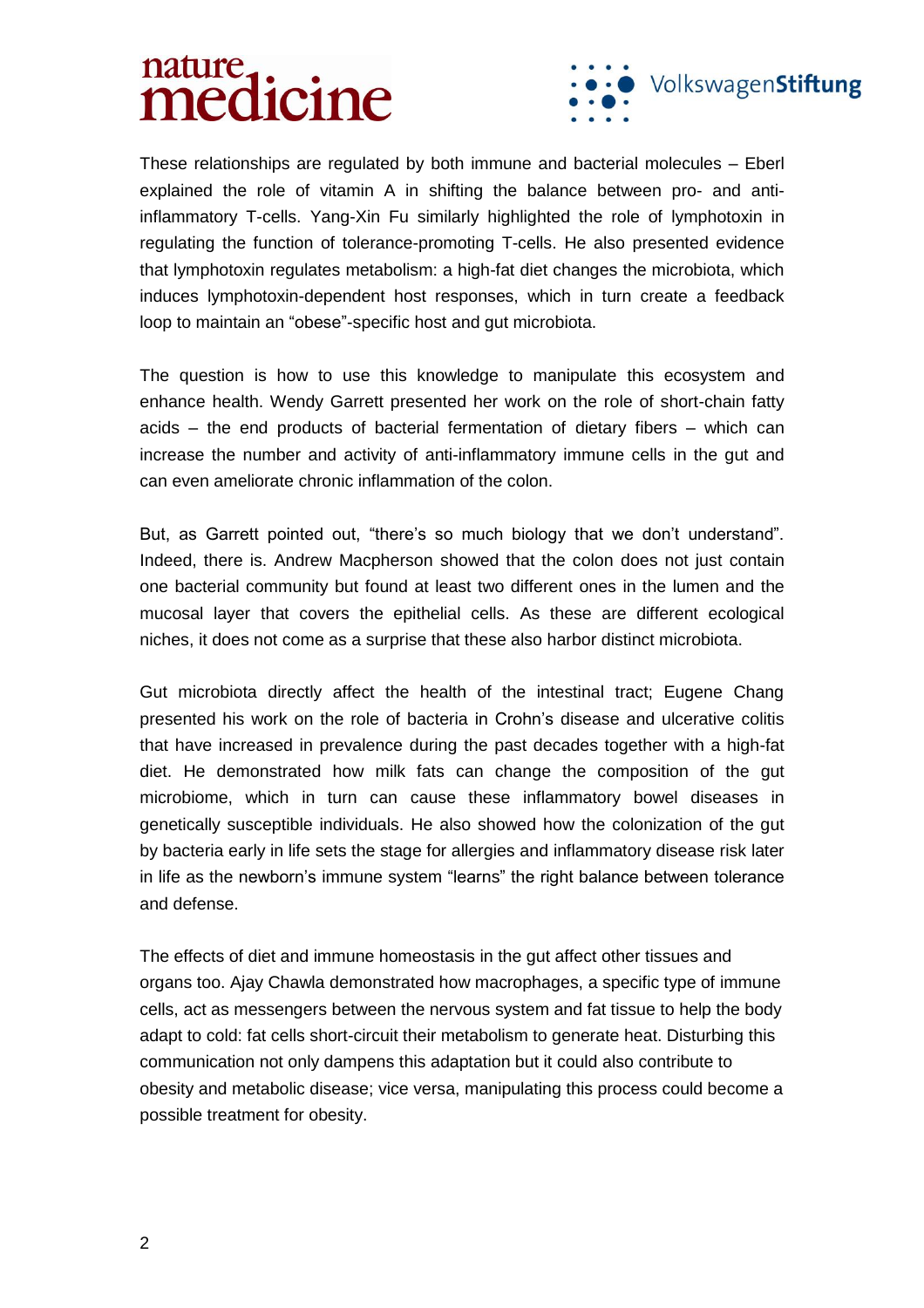

Moving on to the lung, Benjamin Marsland showed that bacteria play an important role in inflammatory lung disease and how they can set up a tolerant state to protect from allergies when they colonize the respiratory tract. He also explained how diet and its effect on immune cells can influence the risk of inflammation in the lung via regulatory T-cells. It does not stop there: Stefanie Jörg presented data on how the composition of fatty acids in the diet may influence the development of autoimmune diseases elsewhere in the body.

Neutrophils are often the first immune cells to arrive at the site of infection and therefore play a crucial role in defining the immune reaction later on. Venizelos Papayannopoulos discussed how these cells make decisions about the proper strategy to attack invading fungal cells that, if they go wrong, can lead to either a cytokine storm, a massive overreaction by the immune system that can kill the patient, or chronic inflammation and ultimately disease.

Another first line of defense against pathogens is the innate immune system, a set of cellular and chemical general defense mechanisms to fend off pathogens until the adaptive arm of the immune system mounts a more targeted attack. Similar to how the communication between bacteria and the host can determine health and disease, the intricate chemical crosstalk between these cells is crucial for maintaining homeostasis. Andrew McKenzie, Jenny Mjösberg and Gregory Sonnenberg gave examples of how the innate immune system keeps a proper balance between tolerance and inflammatory responses. So-called innate lymphoid cells (ILC) play a crucial role in this process by triggering an early response to environmental cues and pathogens via a range of cytokine messenger molecules.

Some of these early responses are an important form of communication with the adaptive part of the immune system early during infection to prime the later defense. Again, communication failures can tip the system towards an overzealous immune reaction and inflammatory diseases. Thomas Korn further showed how the adaptive immune system can lose its balance and cause inflammatory disease in the brain: wrongly programmed immune cells migrate to the brain where they establish chronic inflammation.

The brain is a somewhat privileged organ as it lacks most of the cells that make up the immune system. Marco Prinz showed how microglia cells specific for brain tissue maintain homeostasis. Targeting these microglia with drugs could potentially help to treat inflammatory brain diseases.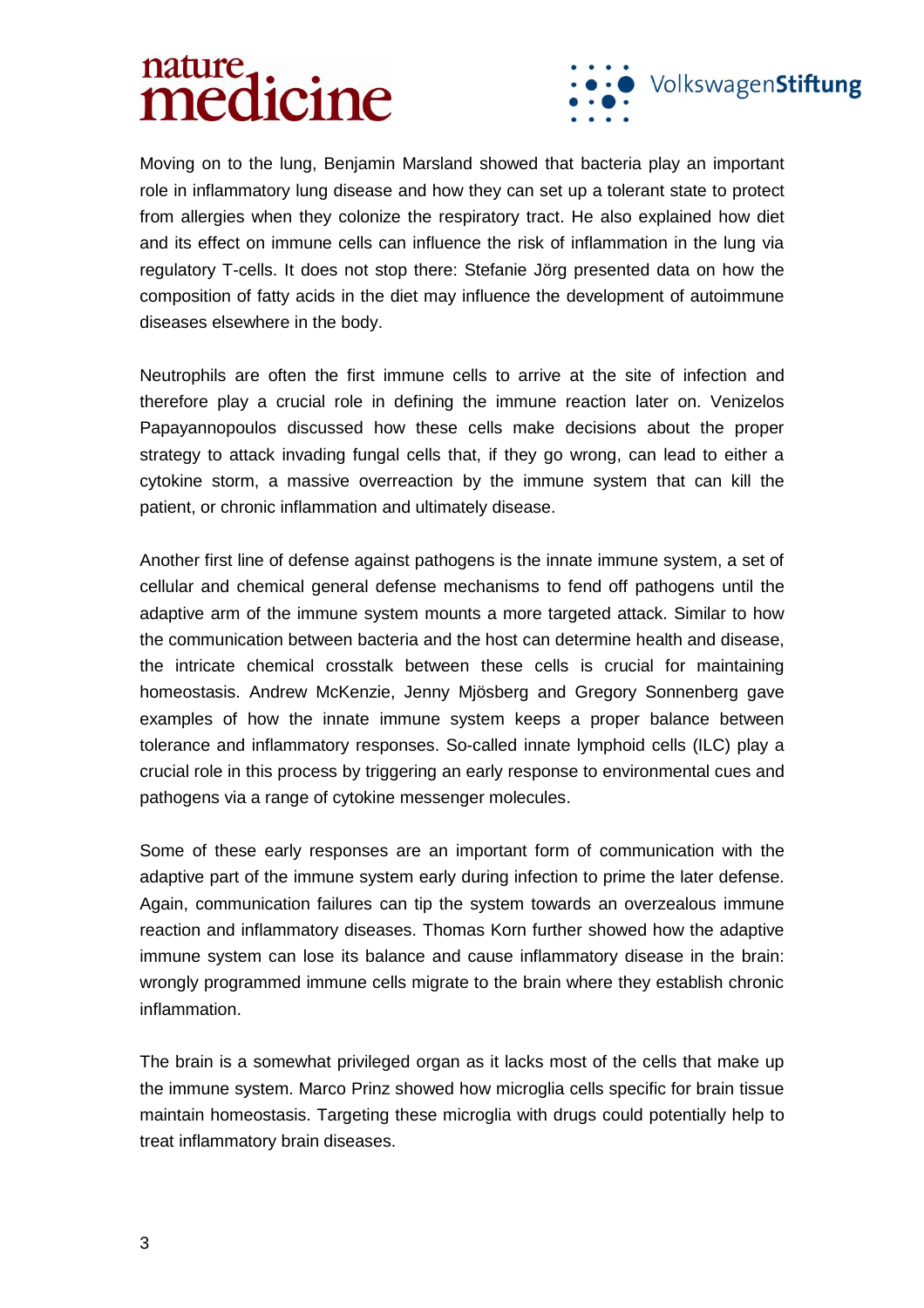# nature. mature



Yet, microbes and cancer cells can also manipulate the chemical communication of the immune system to tip immune homeostasis to their advantage. Tim Sparwasser's group described a molecule that transforms pro-inflammatory T-cells into toleranceinducing Treg cells, which could be a potential therapeutic for multiple sclerosis. Caetano Reis e Sousa explained how tumor cells exploit immune cell cross-talk by creating a "bad" inflammatory environment that suppresses immune responses and promotes cancer growth. Again, this could help to identify potential targets for drug development.

Innate immunity already begins before birth: Immo Prinz and Alberto Bravo-Blas showed how gamma delta T-cells and macrophages develop in the fetus to provide the newborn with a broad and generic immunity as soon as it is exposed to the environment.

To alarm the immune system of infection, body cells need to be able to identify pathogens. Jenny Ting, in her keynote talk, explained the role of receptor proteins that sense the presence of viral and bacterial DNA and other molecules, and toxic compounds such as asbestos and how these activate the so-called inflammasome. This process involves an array of sensors and modulators, many of which have more than one function which can also be negative or positive depending on the context.

Veit Hormung explored the role of molecules that recognize viral and bacterial DNA in the cell to warn the immune system. They also spread the message to neighboring cells in order to boost the immune response.

Fayyaz Sutterwala discussed how failure of this process can prevent cells from attracting immune cells to the site of infection. Andrea Puhar explained how infected cells release ATP as a general warning signal about infection. These sensory and warning systems also sense damage of the cell and can therefore trigger chronic inflammatory processes in the absence of pathogens.

Vishwa Deep Dixit discussed how manipulating this damage-sensing mechanism could help to treat age-related diseases and decay, which are often characterized by chronic inflammation. Specific drugs against these molecules could prevent agerelated inflammation and allow the elderly to live healthier lives. Thirumala-Devi Kanneganti showed that blocking specific cytokines in mouse models prevents the symptoms of congenital inflammatory diseases characterized by rashes and severe joint arthritis in children; intriguingly, a high-fat diet also ameliorates arthritis in this model, highlighting again the role of the microbiota.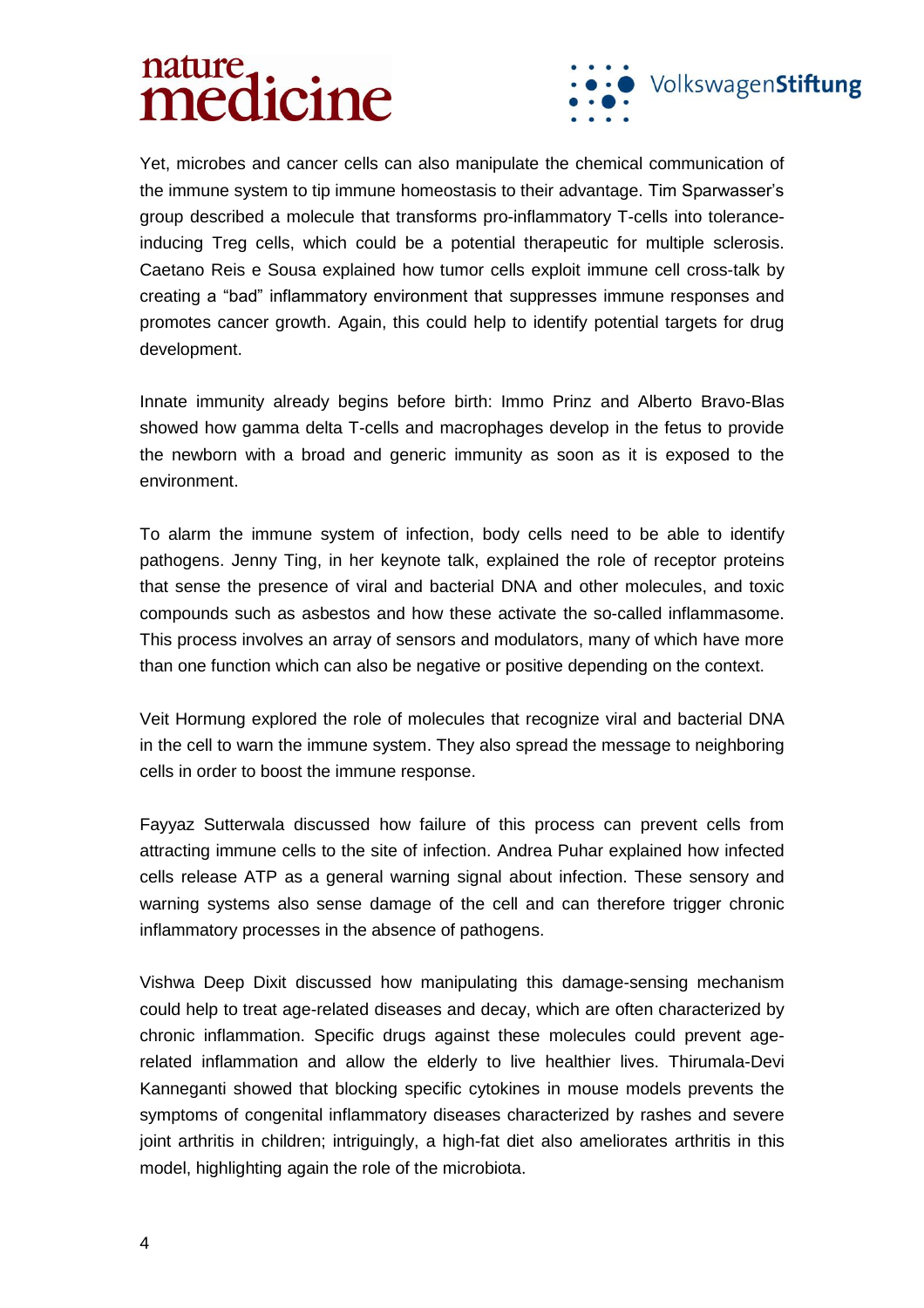

Immune homeostasis is a complex topic and much remains to be explored: from analyzing the composition of microbial communities, their metabolism of dietary components, the effect of environmental factors on the risk for inflammatory disease, and unraveling the crosstalk with and within the immune system. It requires bioinformatics and databases to better characterize the role of microbiomes in health and disease. It requires more clinical studies of inflammatory diseases in humans to overcome the limits of animal models. Scientists also need to better understand the function of immune cells and cytokines in the context of specific organs and tissues.

Understanding immune homeostasis and the relationship with microbial communities and the environment may generate new therapeutic approaches for inflammatory diseases. It will also help to inform lifestyle choices to decrease personal disease risk by manipulating our microbiota and reducing inflammatory responses. The research further supports the 'hygiene hypothesis' that exposure to many diverse microbes early in life guides the development of the immune system and helps maintain immune homeostasis. Given the increasing prevalence and burden of inflammatory diseases in the aging population, further research into immune homeostasis has great potential to improve human health.